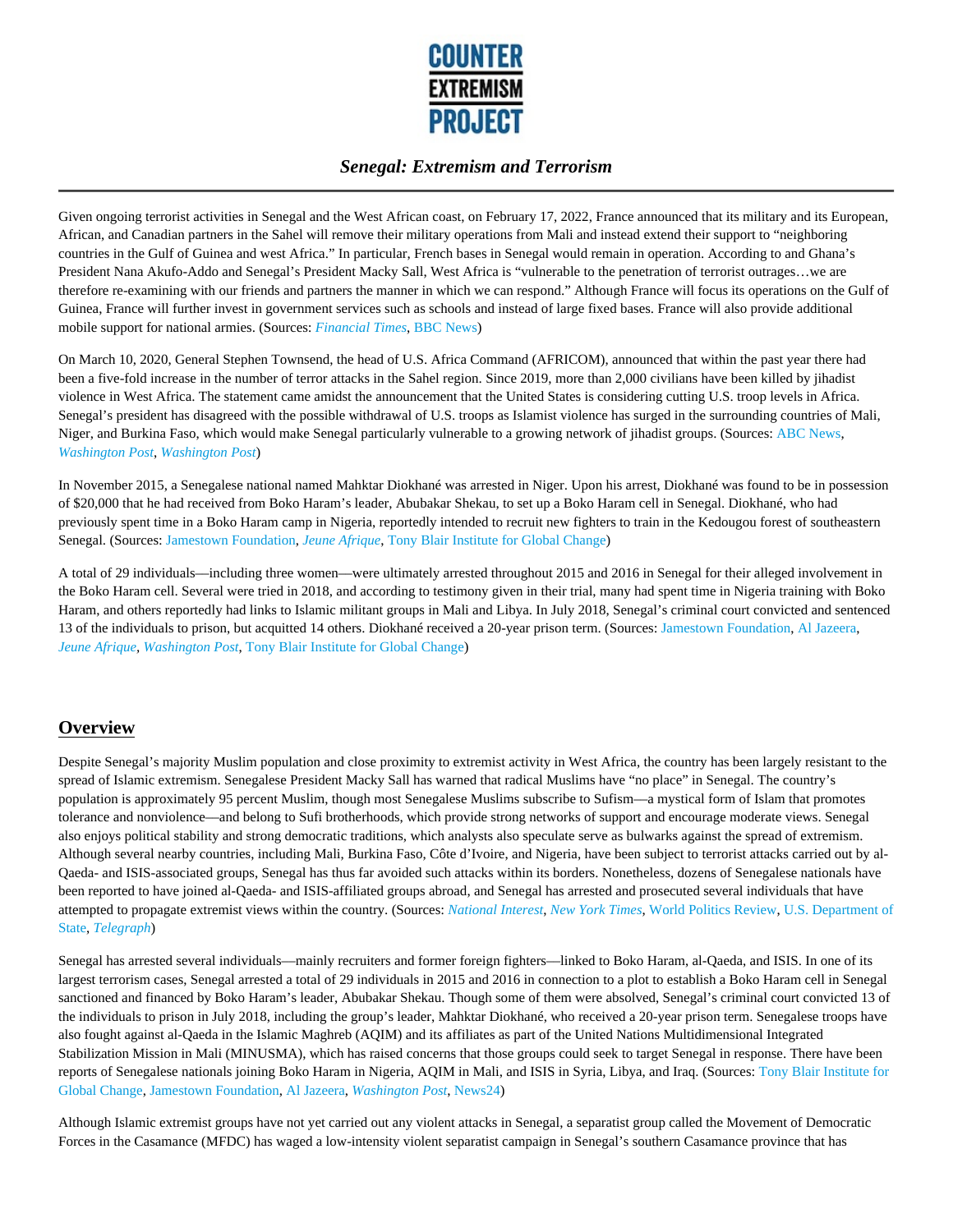

claimed thousands of lives since 1982. Both the MFDC and Senegalese military forces fighting the group have been accused of serious human rights abuses. Though violence peaked in the 1990s, none of the peace agreements that the MFDC has signed with the Senegalese government have served to resolve the conflict, which has remained in a suspended state of neither "war nor peace" in recent years. (Sources: American Federation of Scientists, Reuters, Reuters, U.S. Department of Justice, BBC News)

Senegal worked to improve its internal security and implement new domestic counter-extremism initiatives following terrorist attacks in nearby Mali, Cote d'Ivoire, and Burkino Faso in late 2015 and early 2016. For example, Senegal created new terrorism-related offenses, increased penalties for existing offenses, and improved counterterrorism coordination among governmental agencies. Senegal also has legislation criminalizing terrorist financing, though only when it is directly linked to a terrorist attack. President Macky Sall has also made appeals to the leaders of Senegal's Sufi brotherhoods for their support in countering extremist ideology and promoting non-violence. (Sources: U.S. Department of State, *National Interest*, *New York Times*)

Senegal is involved in several international counter-extremism initiatives as a member of the United Nations, African Union, Economic Community of West African States, Trans-Saharan Counterterrorism Initiative, and Organisation of Islamic Cooperation. Senegal has worked with the United States and France to strengthen its counterterrorism and military capabilities, and has supported those two countries' own counterterrorism missions in West Africa. Senegal has contributed its own troops to the Saudi-led coalition in Yemen, the United Nations mission to stabilize Mali, and a U.N.-backed military intervention to force the former president of The Gambia to cede power after losing an election in late 2016. (Sources: U.S. Department of State, Tony Blair Institute for Global Change, BBC News, *Guardian*)

Public opinion polls show little support for Islamic extremism and Islamic extremist groups in Senegal. According to Pew Research Center polls, a majority of Senegalese citizens and Muslims hold unfavorable views of ISIS and al-Qaeda. A 2017 Pew Research Center poll suggested that 46 percent of Senegalese citizens viewed ISIS as a "major threat" to Senegal. According to media reports, the MFDC also has little popular support from residents in the Casamance region. (Sources: International Centre for Counter-Terrorism, Pew Research Center, Pew Research Center, Pew Research Center, Al Jazeera)

# **Radicalization and Foreign Fighters**

#### *Boko Haram*

Though Boko Haram has not yet carried out an attack in Senegal, several Senegalese nationals have joined the group's ranks in Nigeria, and others have been arrested and prosecuted in Senegal for their links to the group. The first Boko Haram-linked individual active in Senegal was Khalid al-Barnawi, who conducted business activities in the country in 2011 that he used to fund major attacks in Nigeria, including the bombing of the United Nations headquarters in Abuja that August. (Sources: Tony Blair Institute for Global Change, Jamestown Foundation)

In one of the largest terrorism cases in Senegal, authorities discovered a plot to create a Boko Haram cell in the country in 2015. That November, a Senegalese national named Mahktar Diokhané was arrested in Niger. Upon his arrest, he was found to be in possession of \$20,000 that he had received from Boko Haram's leader, Abubakar Shekau, to set up a cell in Senegal. Diokhané, who had previously spent time in a Boko Haram camp in Nigeria, reportedly intended to recruit new fighters to train in the Kedougou forest of southeastern Senegal. A total of 29 individuals––including three women––were ultimately arrested for their alleged involvement in the cell on charges of conspiracy related to financing an armed group, money-laundering, and acts of terrorism. Several were tried in 2018, and according to testimony given in their trial, many had also spent time in Nigeria training with Boko Haram, and others reportedly had links to militant groups in Mali and Libya. In July 2018, Senegal's criminal court convicted and sentenced 13 of the individuals to prison, but acquitted 14 others. Diokhané received a 20-year prison term. (Sources: Jamestown Foundation, Al Jazeera, *Jeune Afrique, Washington Post*, Tony Blair Institute for Global Change)

Boko Haram has been repeatedly been accused of attempting to recruit in Senegal, and of specifically targeting Senegalese youth for recruitment. The first such claim came in 2012, when the Grand Imam of the town of Bignona claimed that Boko Haram was attempting to recruit in the town. In 2016, four imams suspected of recruiting for the group were arrested in Kaolack. One of them, Imam Alioune Badara Ndao, was accused of radicalizing Mahktar Diokhané, though he was ultimately acquitted of terrorism-related charges in July 2018. (Sources: Tony Blair Institute for Global Change, Voice of America, Al Jazeera, *Jeune Afrique,* BBC News)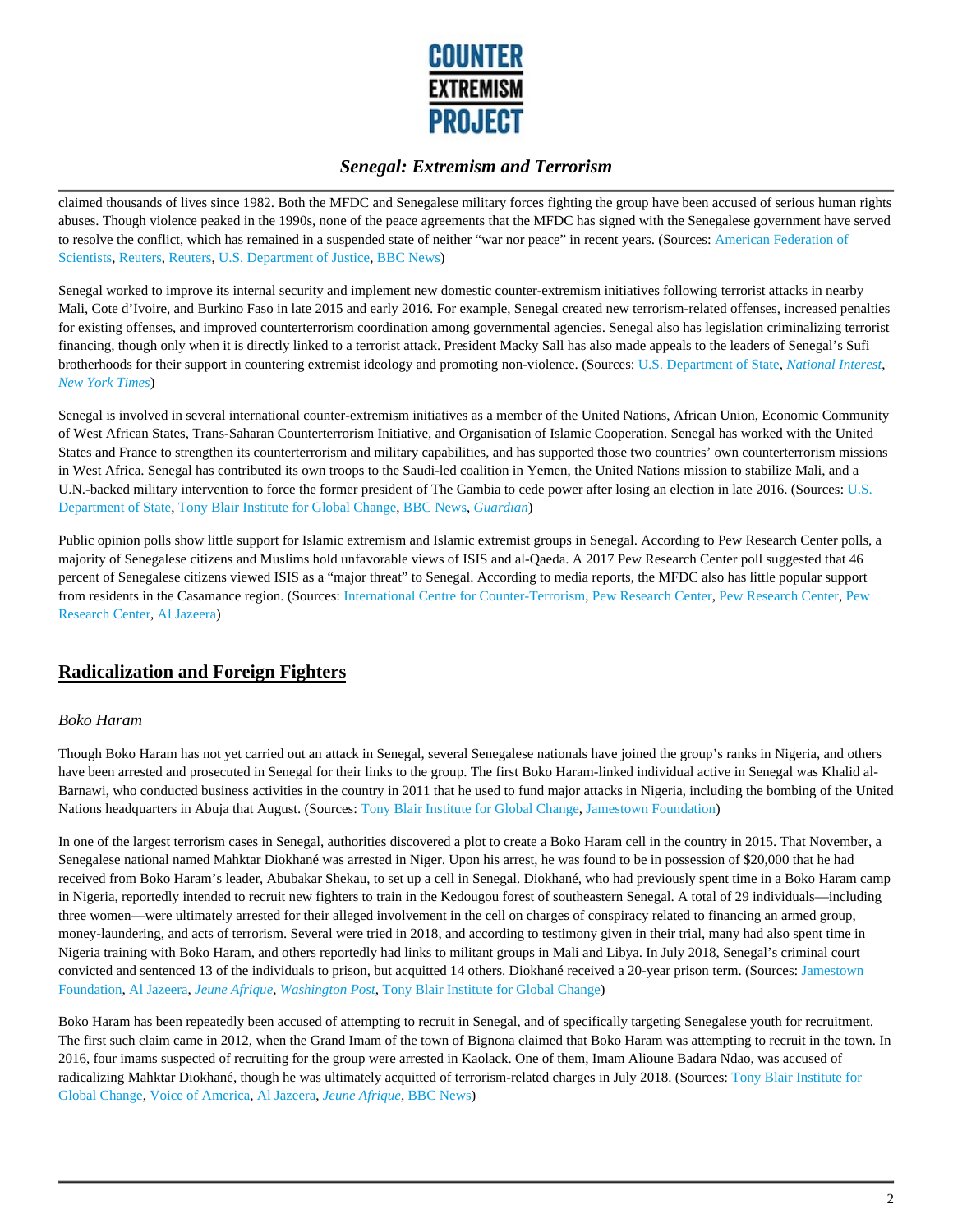

Senegal has continued to arrest Boko Haram-linked individuals in recent years, including former foreign fighters. In 2016, Senegalese authorities arrested a total of 11 individuals linked to the group, including one individual named Momodou Ndiaye (a.k.a. Abu Yusuf), who was tracked through his Facebook activity. Ndiaye had reportedly fought for Boko Haram in Nigeria from 2014 to 2015 alongside another Senegalese foreign fighter who was killed there. In April 2017, Senegalese authorities arrested a Nigerian individual exiting the Nigerian embassy in Dakar who was suspected of having links to Boko Haram. He had reportedly just arrived in Senegal after spending two months in Mauritania. In June 2017, three individuals arrested in Dakar confessed to authorities that they were three of 23 Senegalese nationals in Boko Haram. (Sources: U.S. Department of State, Jamestown Foundation, Reuters, Tony Blair Institute for Global Change)

## *Al-Qaeda and Affiliates*

Although Senegal is located next to Mali, where al-Qaeda affiliates including al-Qaeda in the Islamic Maghreb (AQIM) and al-Mourabitoun have waged an insurgency over the last decade, Senegal has so far remained free from al-Qaeda-linked violence. However, Senegal has significantly stepped up its internal security measures out of concern that it could be a potential target for AQIM, given that Senegalese troops participate in the United Nations Multidimensional Integrated Stabilization Mission in Mali (MINUSMA), a peacekeeping mission that works to counter AQIM and its affiliates there. As of 2012, there were reports of Senegalese nationals fighting for AQIM in Mali, and some Senegalese imams have also expressed support for jihadists there. (Sources: News24, *Washington Post,* Tony Blair Institute for Global Change, Jamestown Foundation)

Senegal has arrested numerous individuals in the country for their alleged ties to al-Qaeda and al-Qaeda-linked groups. In 2013, the Senegalese imam Babacar Dianko was arrested in Kédougou. He was an alleged associate of the then-leader of the al-Qaeda-aligned Movement for Oneness and Jihad in West Africa (MOJWA), and was suspected of being a recruiter for the group. In 2015, Senegalese authorities raided the homes of several imams who were found to be in possession of literature indicating their support of al-Qaeda. Ibrahima Sèye, an imam and high school teacher, was arrested for his alleged links to AQIM and sentenced to two years in prison in October 2016. In February 2017, Senegalese authorities arrested two suspected jihadists in Dakar. The jihadists were from Mali and Mauritania and were en route to The Gambia. They were linked to Mohamed Ould Nouini, the mastermind of a deadly March 2016 attack on a hotel in Cote d'Ivoire that killed 19 people, and was perpetrated by AQIM and the affiliated group al-Mourabitoun. (Sources: Tony Blair Institute for Global Change, *Le Journal de Dakar*, Jamestown Foundation, BBC News, eNCA , Reuters, SMBC Gambia, SMBC Gambia)

Given the threat of AQIM, Senegal began building a military camp near its border with Mali on July 16, 2020. The defense ministry did not provide further details of troop numbers or the kind of equipment the base would have. (Source: News 24)

#### *ISIS*

Senegalese individuals have both traveled abroad to fight for ISIS and been arrested in Senegal for their links to the group. Senegalese authorities have arrested some ISIS-linked individuals after tracking their Facebook activity. One such individual, Momodou Ndiaye (a.k.a Abu Yusuf), reportedly fought for ISIS in Libya sometime in 2015 or 2016 after spending time in Nigeria fighting for Boko Haram. He was one of an estimated 10 to 30 Senegalese nationals who reportedly traveled to Syria, Libya, or Iraq to fight on behalf of ISIS. In 2016, Senegalese authorities also arrested Moustapha Diatta, who ran a Facebook page called "Proselytize Senegal." Diatta reportedly helped Senegalese individuals––including three of his children––travel to Libya to fight for ISIS, though he denied those allegations. In March 2017, Senegalese authorities also arrested two Moroccans in Dakar suspected of having links to ISIS. (Sources: Reuters, Tony Blair Institute for Global Change, *National Interest*, Jamestown Foundation)

#### *Casamance Conflict*

The Movement of Democratic Forces in the Casamance (MFDC) is a separatist group that has waged a low-intensity violent separatist campaign against Senegal's government that has claimed thousands of lives since 1982. The MFDC seeks independence for Senegal's southern Casamance province, which is geographically separated from the rest of the country by The Gambia and is home to the Diola ethnic group. The Diola tribe is ethnically and religiously distinct from the Wolof, Senegal's dominant ethnic group. Although the MFDC has since signed several peace agreements with the Senegalese government, none has served to resolve the conflict. For example, after a major peace agreement was signed in 2004, opposing factions simply split off from the group and continued to fight. (Sources: American Federation of Scientists, Reuters, U.S. Department of Justice, BBC News)

Violence peaked in the 1990s, when the MFDC received support from João Bernardo Vieira, the former president of Guinea-Bissau. The MFDC was accused by human rights groups of serious human rights abuses, including killings, disappearances, and torture of civilians. The militant group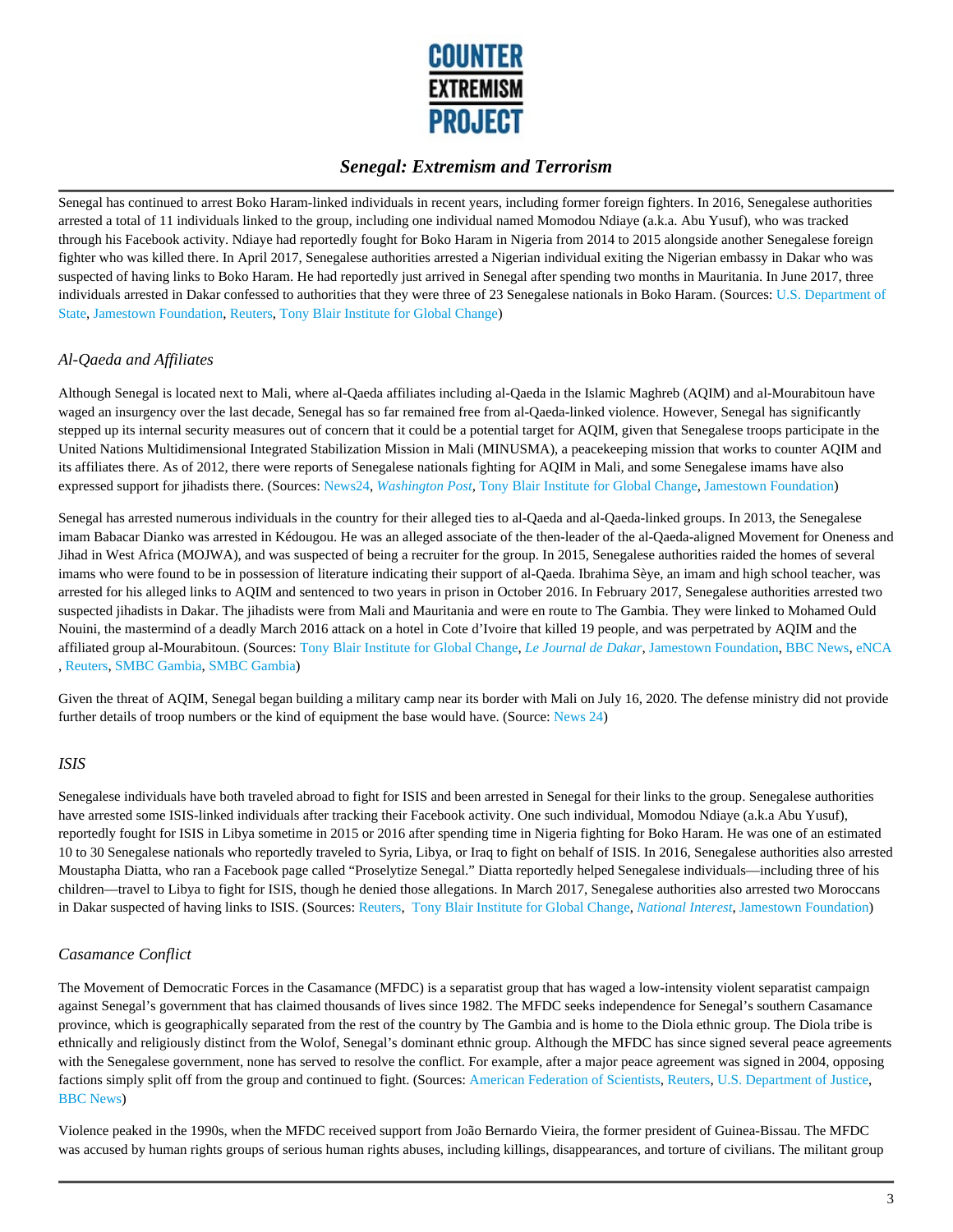

reportedly targeted civilians from other ethnic groups outside of the Diola, and was known for its widespread and indiscriminate use of landmines. At the same time, Senegalese military forces fighting the MFDC were also accused of similar human rights violations. Amnesty International claims that several mass graves for victims of extrajudicial killings in the 1990s exist in the Casamance province. (Source: American Federation of Scientists)

In recent years, the conflict in Casamance has remained in a suspended state, described as neither "war nor peace." According to analysts, an illegal trade economy in the conflict zone has provided an incentive for both sides to prolong the conflict. Though one of the principal leaders of a major MFDC faction declared a ceasefire in August 2014, low-level violence has continued. For example, in January 2018, 14 civilians were shot and seven were wounded in a gun assault attributed to the MFDC. (Sources: BBC News, BBC News, Reuters, Reuters)

# **Major Extremist and Terrorist Incidents**

# **Domestic Counter-Extremism**

Senegal implemented several new domestic counter-extremism initiatives following attacks in Mali, Cote d'Ivoire, and Burkina Faso in late 2015 and early 2016. For example, Senegal created new terrorism-related offenses and increased penalties for existing offenses in its Penal Code. Senegal also created an Inter-Ministerial Framework for Intervention and Coordination of Counterterrorism Operations (CICO) aimed at improving interagency coordination in its domestic terrorism response, and passed new legislation allowing increased collaboration between its intelligence services and judiciary in terrorism cases. In 2019 alone, the Superior Court of Dakar adjudicated and published decisions on three terrorism cases with the assistance of France and Mali. Furthermore, Senegal's security agencies are reportedly well-equipped to deal with terrorist activity. Senegal's gendarmerie and national police have specialized counterterrorism units, and security analysts claim that its army is of a "higher quality" than those of its West African neighbors. Nonetheless, Senegalese authorities have recognized that border security is overall weak, and that a more coherent approach to border security needs to be developed with the cooperation of border communities, security officials, and regional neighbors. (Sources: U.S. Department of State, *National Interest*, U.S. Department of State)

Senegalese President Macky Sall has warned that radical Muslims have "no place" in Senegal, and has appealed to the leaders of Senegal's Sufi brotherhoods for their support in countering violent extremism and promoting a non-radical Islamic education. In 2015, Sall suggested that he would consider restricting personal freedoms––such as the right to wear burqas––and standardizing the curriculums in Islamic schools nationwide, though neither measure has yet been implemented. (Sources: *Telegraph*, *New York Times,* U.S. Department of State)

On June 25, 2021, Senegalese lawmakers approved new anti-terror laws that define "terrorist acts" to include, "seriously disturbing public order," "criminal association," and "offenses linked to information and communication technologies." Protests quickly erupted following the passage of the law, as media sources report the new law was reportedly designed to suppress demonstrations against a possible third term for Sall. Legislators who criticized the bill also argued that the new bill does not "fully cover certain issues" such as terror financing which they believe should be strengthened in Senegal. Senegal has faced increased scrutiny regarding their actions towards monitoring terrorism funding and was even placed on a watch list in February 2021 by the Financial Action Task Force (FATF) for only partially fulfilling international rules for fighting terrorism financing and money laundering. Although Senegal has a National Financial Intelligence Processing Unit and previously adopted legislation criminalizing terrorist financing in 2009, the country lacks legislation criminalizing the provision of support to terrorist organizations or individual terrorists in the absence of a link to a terrorist attack. (Sources: Barrons, ABC News, U.S. State Department, Human Rights Watch)

# **International Counter-Extremism**

Senegal is involved in several international counter-extremism initiatives as a member of the African Union (AU), the U.S.-sponsored Trans-Saharan Counter-Terrorism Initiative (TSCI), the Economic Community of West African States (ECOWAS), the Organisation of Islamic Cooperation (OIC), and the United Nations (UN) and its Security Council (UNSC). Senegal has participated in the Global Counterterrorism Forum's (GCTF) Border Security Initiative and worked with the International Organization for Migration (IOM) to improve its border security. It has also worked with the U.S. military and U.S. law enforcement to strengthen its domestic counterterrorism capabilities. Senegal has served as a host country for the U.S. Africa Command (AFRICOM)'s counterterrorism exercises, and for the International Forum on Peace and Security in Africa in 2016. Senegal is a member of the Inter-Governmental Action Group Against Money Laundering in West Africa, a Financial Action Task Force (FATF)-style regional body, and its National Financial Intelligence Processing Unit is a member of the Egmont Group of Financial Intelligence